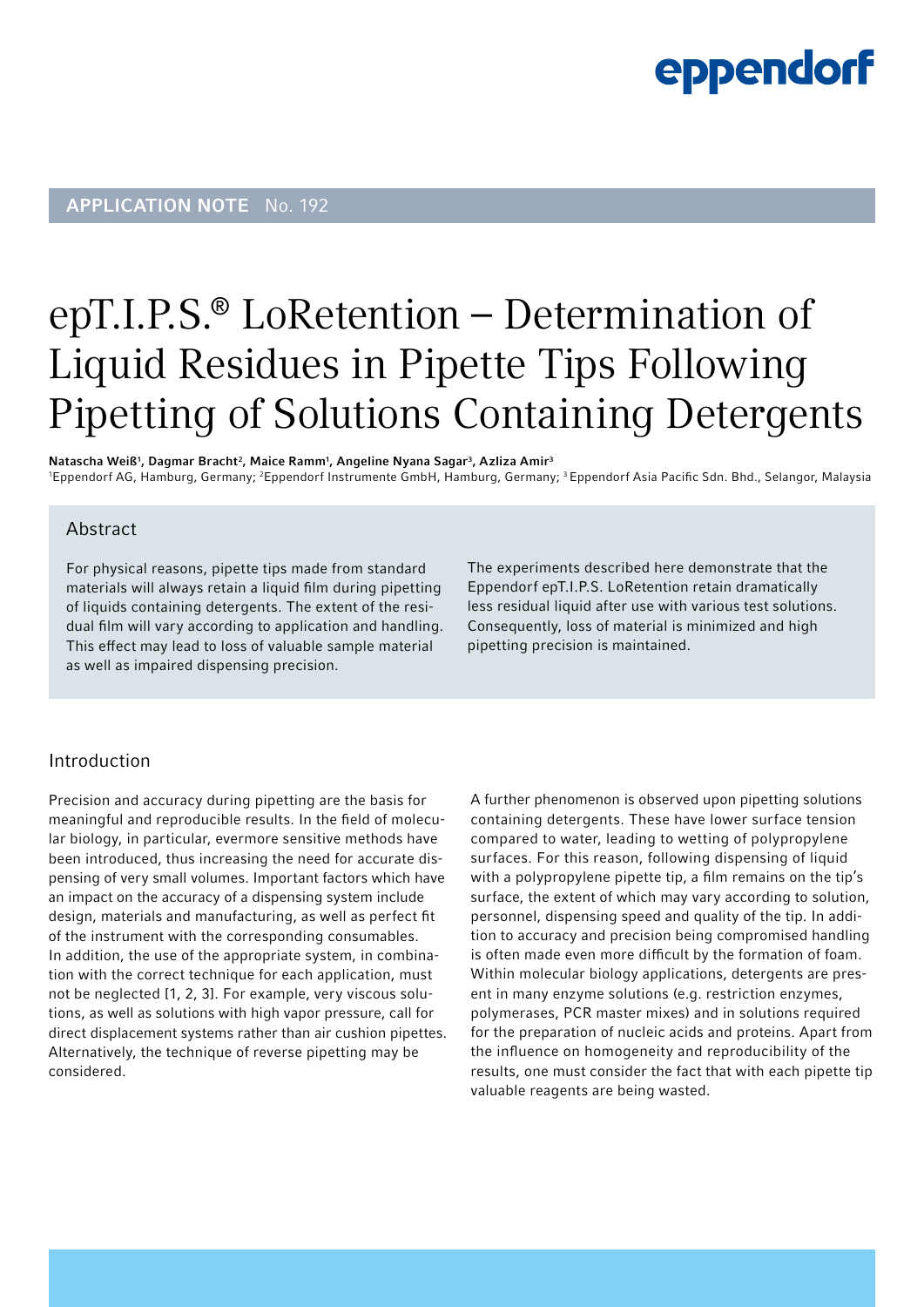# **eppendorf**

Eppendorf epT.I.P.S. LoRetention were developed specifically for the applications outlined above. The tips, made from ultra pure polypropylene, are rendered more hydrophobic via a novel plasma manufacturing procedure. Thus, the so-called "low retention" effect is achieved, causing liquids with low surface tension no longer to form a residual film, thus enabling accurate and precise dispensing (Fig. 1). It is important to note that the tips are neither siliconized, nor do they contain any coating, which could leach and interfere with the sample.

In this Application Note, the liquid remaining inside a variety of pipette tips after one pipetting step has been determined. For this purpose, we have used standard detergent solutions commonly found in molecular biology applications.

Eppendorf epT.I.P.S. Standard and LoRetention, as well as "low retention" tips by three other manufacturers, were compared.



Figure 1: Pipette tips after aspiration and dispensing of a colored detergent-containing solution. a) Standard tip b) Eppendorf epT.I.P.S. LoRetention

#### Material and Methods

Eppendorf epT.I.P.S. Standard and LoRetention 200 μL and 10 μL were used for the experiments described below. In addition "low retention" tips of the 200 μL format by three other manufacturers and of the 10 μL format by two other manufacturers were tested.

The following detergent containing solutions were used: 0.1% Triton® X-100, 1% SDS, MasterMix® (2.5 x) (5-Prime).

Each solution, inside a small container, was placed onto a balance (Mettler Toledo® AG 285, Mettler Toledo SAG 245 P) and the weight was recorded as zero value. Then, 200 μL or 10 μL of liquid were aspirated, respectively, and dispensed back into the container as slowly as possible. Following a pause of approximately 5 seconds, any extra liquid was dispensed via the blow-out. The difference compared to zero value was noted. Each measurement was repeated 10 times. Average and standard deviation were calculated, and the results were converted to percent loss (residual liquid).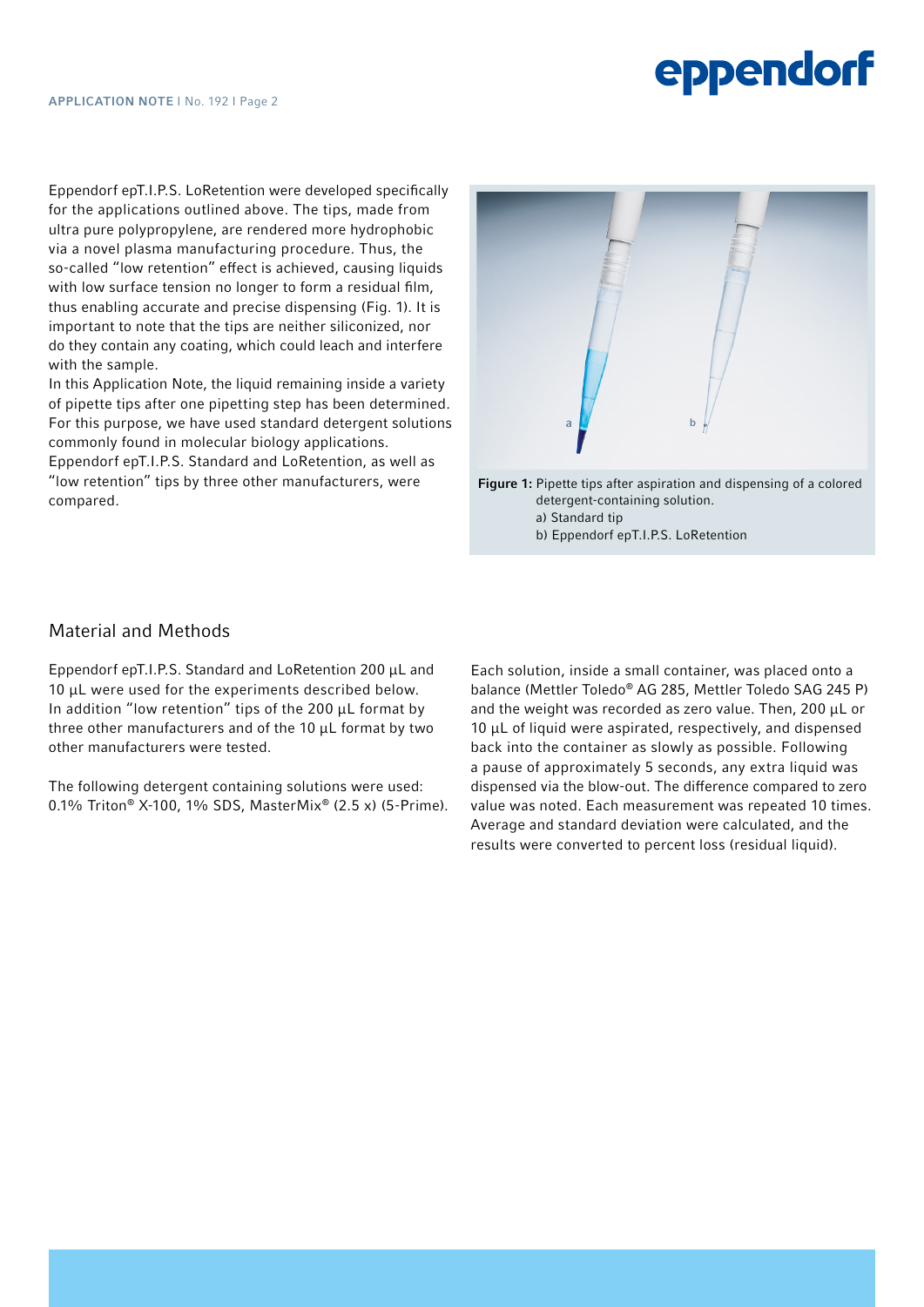#### Results and Discussion

Figures 2–4 show that wetting of the Eppendorf epT.I.P.S. LoRetention is lowest for both pipette tip sizes (10 μL and  $200 \mu L$ ), as compared to standard tips and "low retention" tips from other manufacturers. In addition, high precision was achieved with all tested solutions. In principle, the percentage of residual liquid is higher in 10 μl tips than in the larger 200 μL tips due to the unfavorable surfaceto-volume ratio.

The film of residual liquid remaining inside the pipette tip is most prevalent for the PCR master mix (Fig. 2); the effect is most noticeable due to the fact that in PCR preparation, despite generous calculation, often the PCR master mix prepared is hardly or not at all sufficient. This is due to detergents and other additives typically present in these reagents, such as glycerol, which contribute to higher viscosity. Per each pipetting step, approximately 1.4 mg (12.6%) remain inside a 10  $\mu$ L pipette tip, and 5.6 mg (2.5%) remain inside a 200 μL tip. The use of epT.I.P.S. LoRetention can strongly reduce these values to 0.6 mg (5.0% inside the 10 μL tip) and 0.7 mg (0.3% inside the 200 μL tip), respectively.



Figure 2: Determination of residual liquid in 10 μL and 200 μL pipette tips for PCR master mix, using the electronic pipette Eppendorf Xplorer®. (n.d.: not determined)

When 1% SDS solution is used, wetting is generally low (Fig. 3). Even under these conditions Eppendorf LoRetention tips achieve superior results, thus demonstrating that high precision dispensing is possible. In contrast, the "low retention" tips made by other manufacturers perform worse than Eppendorf Standard tips.

In addition to the results obtained with Triton X-100 (0.1%) using the electronic pipettes, Fig. 4 also shows results obtained with the manual Eppendorf Research® plus Pipette.

Under all conditions the residual wetness is lowest for the epT.I.P.S. LoRetention while at the same time maintaining high precision. Furthermore, when using epT.I.P.S. LoRetention the influence of different types of pipettes is hardly noticeable. Residual liquid is considerably higher when using the standard tips, as well as "low retention" tips by other manufacturers. Here, a difference could be detected between manual and electronic pipetting, thus demonstrating that this variable, which may express itself in inconsistent pipetting speed or other handling factors, may influence the dispensing result. This effect is minimized when using Eppendorf LoRetention tips.



Figure 3: Determination of residual liquid using 10 μL and 200 μL pipette tips in combination with the electronic pipette Eppendorf Xplorer® for a 1% SDS solution. (n.d.: not determined)



Figure 4: Determination of residual liquid in 10 μL and 200 μL pipette tips for 0.1% Triton X-100 solution, using the electronic pipette Eppendorf Xplorer and the manual Eppendorf Research plus (M). (n.d.: not determined)